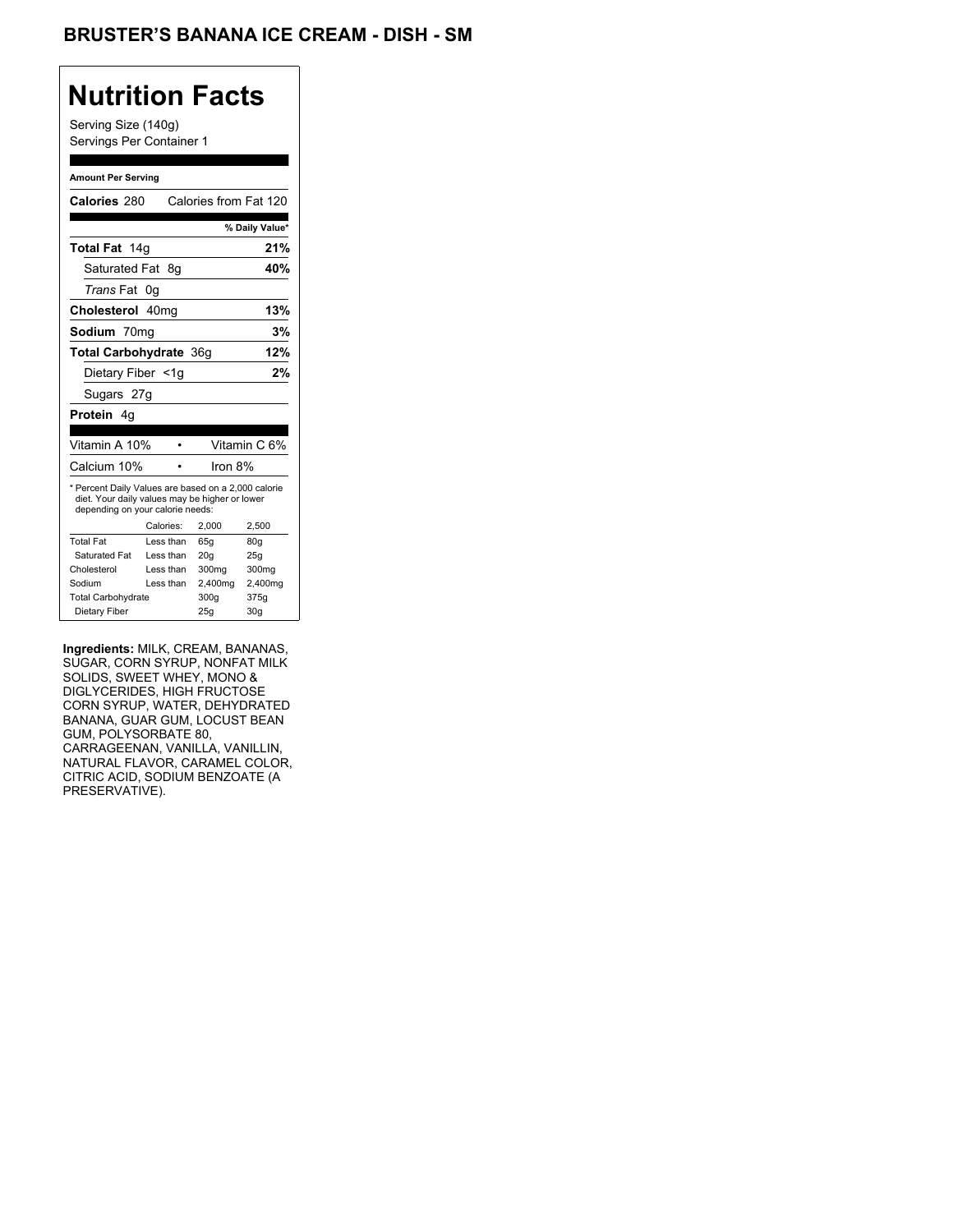### BRUSTER'S BANANA ICE CREAM - DISH - REG

# Nutrition Facts

Serving Size (210g) Servings Per Container 1

#### Amount Per Serving

| Calories 430                                                                                                                              |                  | Calories from Fat 190 |                |
|-------------------------------------------------------------------------------------------------------------------------------------------|------------------|-----------------------|----------------|
|                                                                                                                                           |                  |                       | % Daily Value* |
| Total Fat 21q                                                                                                                             |                  |                       | 32%            |
| Saturated Fat 12g                                                                                                                         |                  |                       | 60%            |
| Trans Fat                                                                                                                                 | 0g               |                       |                |
| Cholesterol                                                                                                                               | 60 <sub>mq</sub> |                       | 20%            |
| Sodium 105mg                                                                                                                              |                  |                       | 4%             |
| Total Carbohydrate 55g                                                                                                                    |                  |                       | 18%            |
| Dietary Fiber <1g                                                                                                                         |                  |                       | 3%             |
| Sugars 41g                                                                                                                                |                  |                       |                |
|                                                                                                                                           |                  |                       |                |
| Protein 5a                                                                                                                                |                  |                       |                |
|                                                                                                                                           |                  |                       |                |
| Vitamin A 15%                                                                                                                             |                  |                       | Vitamin C 8%   |
| Calcium 20%                                                                                                                               |                  | Iron 10%              |                |
| * Percent Daily Values are based on a 2,000 calorie<br>diet. Your daily values may be higher or lower<br>depending on your calorie needs: |                  |                       |                |
|                                                                                                                                           | Calories:        | 2.000                 | 2,500          |
| <b>Total Fat</b>                                                                                                                          | Less than        | 65q                   | 80q            |
| Saturated Fat                                                                                                                             | Less than        | 20q                   | 25q            |
| Cholesterol                                                                                                                               | Less than        | 300mg                 | 300mg          |
| Sodium                                                                                                                                    | Less than        | 2,400mg               | 2,400mg        |
| <b>Total Carbohydrate</b>                                                                                                                 |                  | 300g                  | 375g           |

Ingredients: MILK, CREAM, BANANAS, SUGAR, CORN SYRUP, NONFAT MILK SOLIDS, SWEET WHEY, MONO & DIGLYCERIDES, HIGH FRUCTOSE CORN SYRUP, WATER, DEHYDRATED BANANA, GUAR GUM, LOCUST BEAN GUM, POLYSORBATE 80, CARRAGEENAN, VANILLA, VANILLIN, NATURAL FLAVOR, CARAMEL COLOR, CITRIC ACID, SODIUM BENZOATE (A PRESERVATIVE).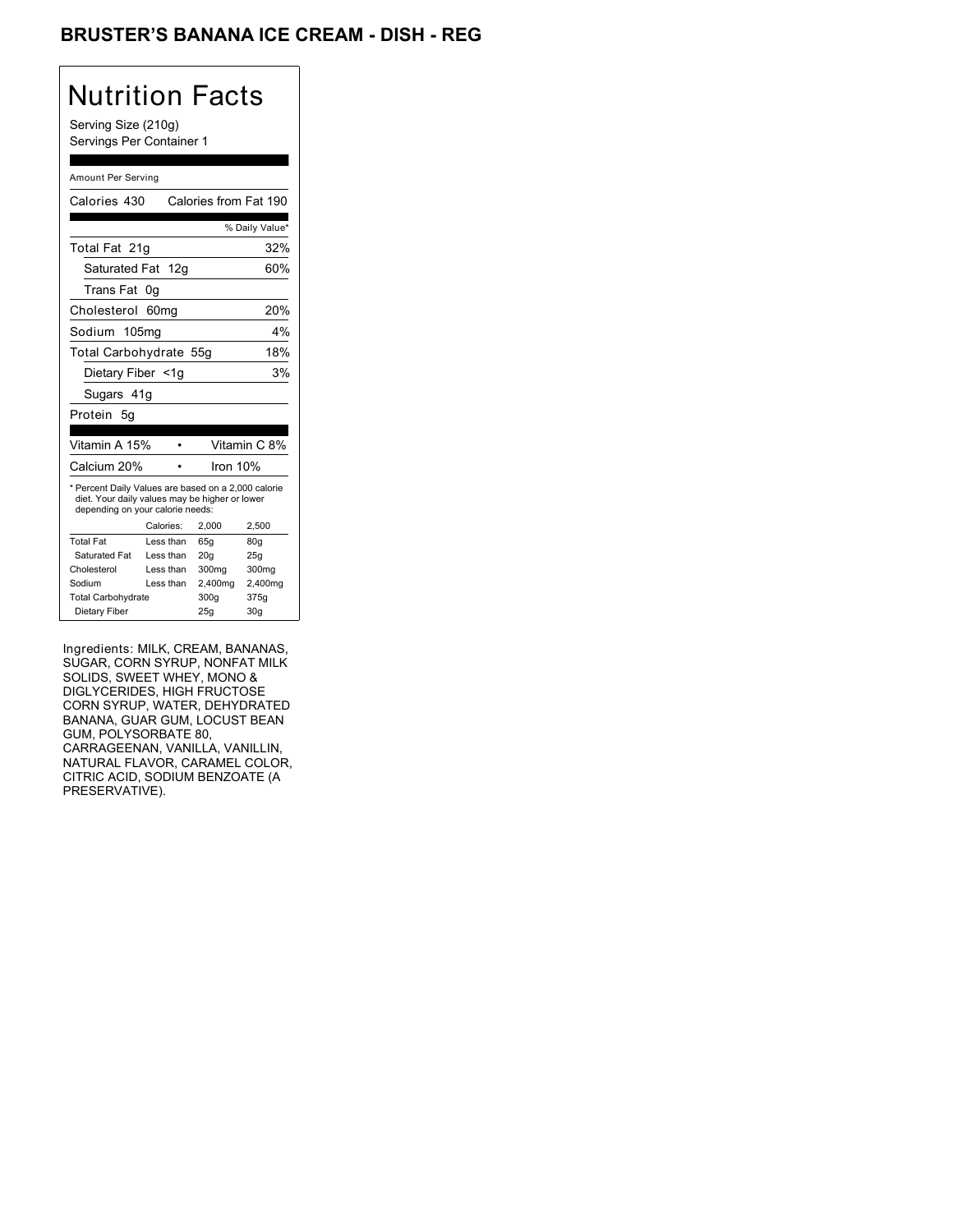### BRUSTER'S BANANA ICE CREAM - DISH - LG

## Nutrition Facts

Serving Size (280g) Servings Per Container 1

#### Amount Per Serving

| Calories 570                                                                                                                              |                  | Calories from Fat 250 |                |
|-------------------------------------------------------------------------------------------------------------------------------------------|------------------|-----------------------|----------------|
|                                                                                                                                           |                  |                       | % Daily Value* |
| Total Fat 27g                                                                                                                             |                  |                       | 42%            |
| Saturated Fat 16g                                                                                                                         |                  |                       | 80%            |
| Trans Fat                                                                                                                                 | 0g               |                       |                |
| Cholesterol                                                                                                                               | 80 <sub>mq</sub> |                       | 27%            |
| Sodium 140mg                                                                                                                              |                  |                       | 6%             |
| Total Carbohydrate 73g                                                                                                                    |                  |                       | 24%            |
| Dietary Fiber 1g                                                                                                                          |                  |                       | 4%             |
| Sugars 55g                                                                                                                                |                  |                       |                |
| Protein 7g                                                                                                                                |                  |                       |                |
|                                                                                                                                           |                  |                       |                |
| Vitamin A 20%                                                                                                                             |                  |                       | Vitamin C 10%  |
| Calcium 25%                                                                                                                               |                  | Iron $15%$            |                |
| * Percent Daily Values are based on a 2,000 calorie<br>diet. Your daily values may be higher or lower<br>depending on your calorie needs: |                  |                       |                |
|                                                                                                                                           |                  |                       |                |
|                                                                                                                                           | Calories:        | 2.000                 | 2,500          |
| <b>Total Fat</b>                                                                                                                          | Less than        | 65q                   | 80q            |
| Saturated Fat                                                                                                                             | Less than        | 20q                   | 25q            |
| Cholesterol                                                                                                                               | Less than        | 300mg                 | 300mg          |
| Sodium                                                                                                                                    | Less than        | 2,400mg               | 2,400mg        |
| <b>Total Carbohydrate</b>                                                                                                                 |                  | 300g                  | 375g           |

Ingredients: MILK, CREAM, BANANAS, SUGAR, CORN SYRUP, NONFAT MILK SOLIDS, SWEET WHEY, MONO & DIGLYCERIDES, HIGH FRUCTOSE CORN SYRUP, WATER, DEHYDRATED BANANA, GUAR GUM, LOCUST BEAN GUM, POLYSORBATE 80, CARRAGEENAN, VANILLA, VANILLIN, NATURAL FLAVOR, CARAMEL COLOR, CITRIC ACID, SODIUM BENZOATE (A PRESERVATIVE).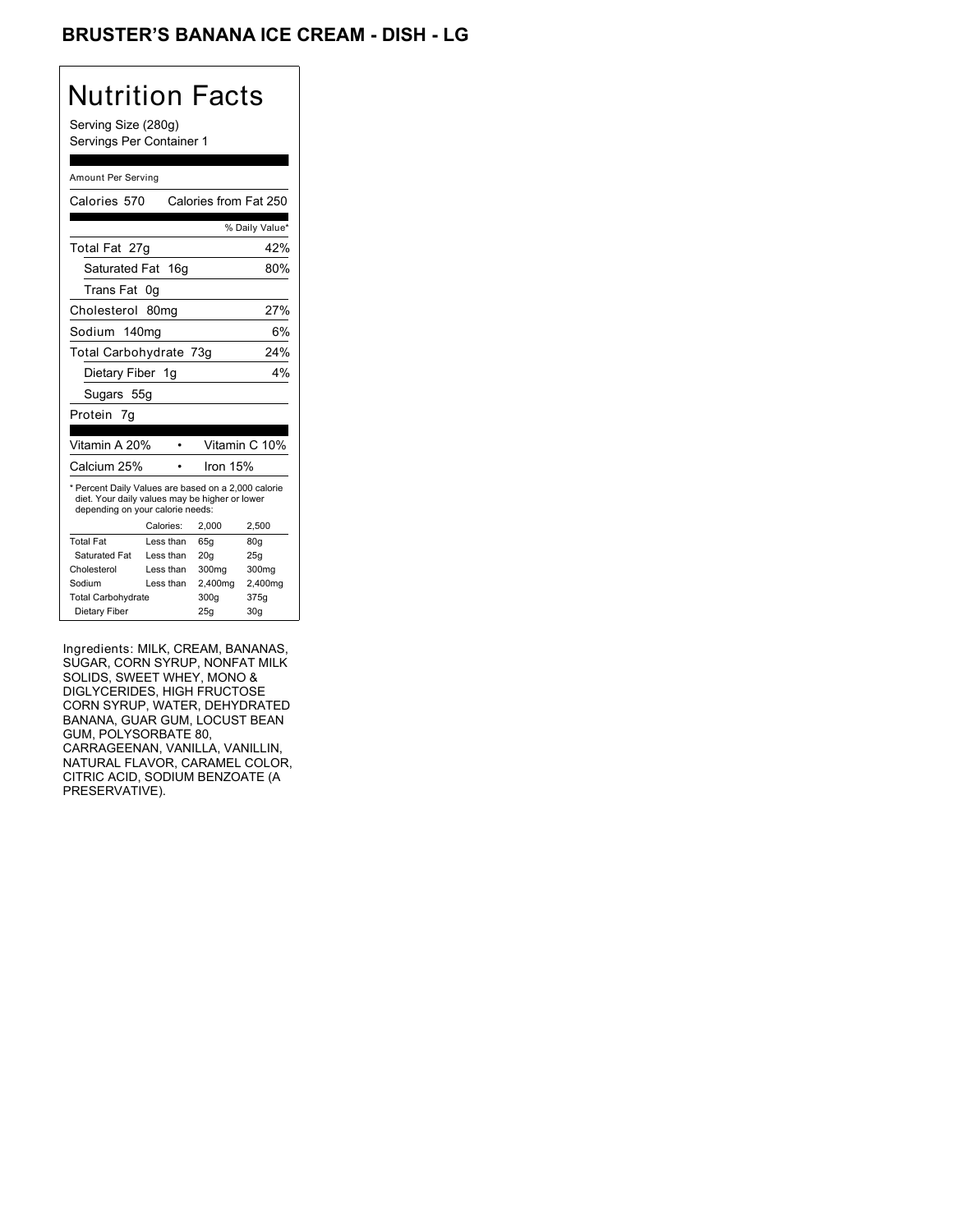### BRUSTER'S BANANA ICE CREAM - SUGAR CONE - SM

# Nutrition Facts

Serving Size (153g) Servings Per Container 1

#### Amount Per Serving

| Calories 380           | Calories from Fat 110                               |
|------------------------|-----------------------------------------------------|
|                        | % Daily Value*                                      |
| Total Fat 12g          | 19%                                                 |
| Saturated Fat 7g       | 35%                                                 |
| Trans Fat 0q           |                                                     |
| Cholesterol 35mg       | 11%                                                 |
| Sodium 150mg           | 6%                                                  |
| Total Carbohydrate 62g | 21%                                                 |
| Dietary Fiber <1g      | 2%                                                  |
| Sugars 36g             |                                                     |
| Protein 4q             |                                                     |
|                        |                                                     |
| Vitamin A 8%           | Vitamin C 4%                                        |
| Calcium 10%            | Iron 10%                                            |
| diet.                  | * Percent Daily Values are based on a 2,000 calorie |

Ingredients: MILK, CREAM, BANANAS, SUGAR, CORN SYRUP, NONFAT MILK SOLIDS, SWEET WHEY, MONO & DIGLYCERIDES, HIGH FRUCTOSE CORN SYRUP, WATER, DEHYDRATED BANANA, GUAR GUM, LOCUST BEAN GUM, POLYSORBATE 80, CARRAGEENAN, VANILLA, VANILLIN, NATURAL FLAVOR, CARAMEL COLOR, CITRIC ACID, SODIUM BENZOATE (A PRESERVATIVE). SUGAR CONE: ENRICHED WHEAT FLOUR (ENRICHED WITH NIACIN, REDUCED IRON, THIAMIN MONONITRATE, RIBOFLAVIN, FOLIC ACID), TAPIOCA FLOUR, SUGAR, VEGETABLE SHORTENING (SOYBEAN AND/OR CANOLA OIL, MODIFIED PALM OIL, SOY LECITHIN, AND/OR PARTIALLY HYDROGENATED SOYBEAN OIL), OAT FIBER AND/OR VEGETABLE FIBER, SALT, CARAMEL COLOR, ARTIFICIAL FLAVOR, SOY LECITHIN.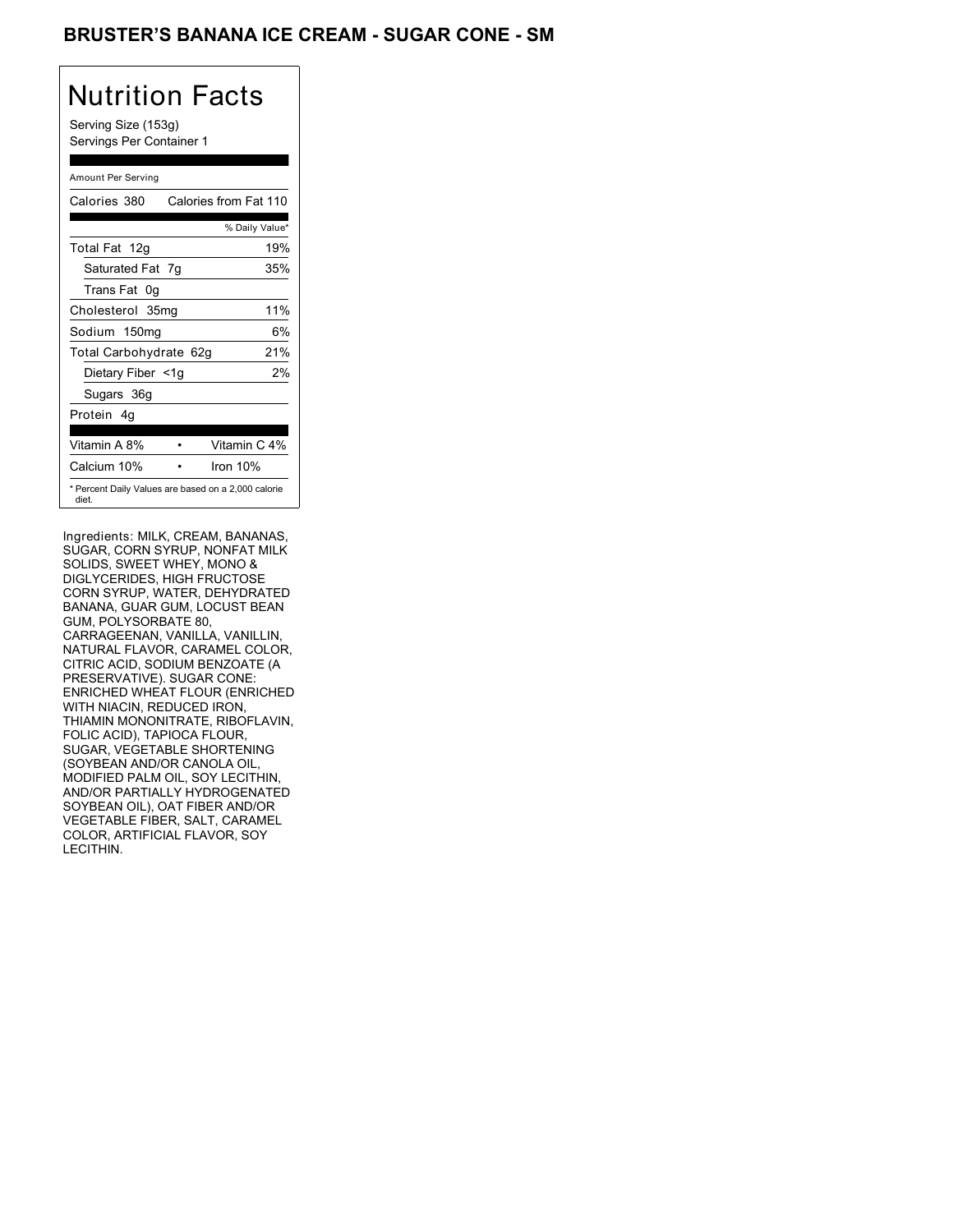### BRUSTER'S BANANA ICE CREAM - SUGAR CONE - REG

# Nutrition Facts

Serving Size (223g) Servings Per Container 1

#### Amount Per Serving

| Calories 540           | Calories from Fat 170                               |
|------------------------|-----------------------------------------------------|
|                        | % Daily Value*                                      |
| Total Fat 19g          | 28%                                                 |
| Saturated Fat 10g      | 52%                                                 |
| Trans Fat 0q           |                                                     |
| Cholesterol 50mg       | 16%                                                 |
| Sodium 220mg           | 9%                                                  |
| Total Carbohydrate 87g | 29%                                                 |
| Dietary Fiber <1g      | 4%                                                  |
| Sugars 52g             |                                                     |
| Protein 6q             |                                                     |
| Vitamin A 10%          | Vitamin C 6%                                        |
| Calcium 15%            | Iron 15%                                            |
| diet.                  | * Percent Daily Values are based on a 2,000 calorie |

Ingredients: MILK, CREAM, BANANAS, SUGAR, CORN SYRUP, NONFAT MILK SOLIDS, SWEET WHEY, MONO & DIGLYCERIDES, HIGH FRUCTOSE CORN SYRUP, WATER, DEHYDRATED BANANA, GUAR GUM, LOCUST BEAN GUM, POLYSORBATE 80, CARRAGEENAN, VANILLA, VANILLIN, NATURAL FLAVOR, CARAMEL COLOR, CITRIC ACID, SODIUM BENZOATE (A PRESERVATIVE). SUGAR CONE: ENRICHED WHEAT FLOUR (ENRICHED WITH NIACIN, REDUCED IRON, THIAMIN MONONITRATE, RIBOFLAVIN, FOLIC ACID), TAPIOCA FLOUR, SUGAR, VEGETABLE SHORTENING (SOYBEAN AND/OR CANOLA OIL, MODIFIED PALM OIL, SOY LECITHIN, AND/OR PARTIALLY HYDROGENATED SOYBEAN OIL), OAT FIBER AND/OR VEGETABLE FIBER, SALT, CARAMEL COLOR, ARTIFICIAL FLAVOR, SOY LECITHIN.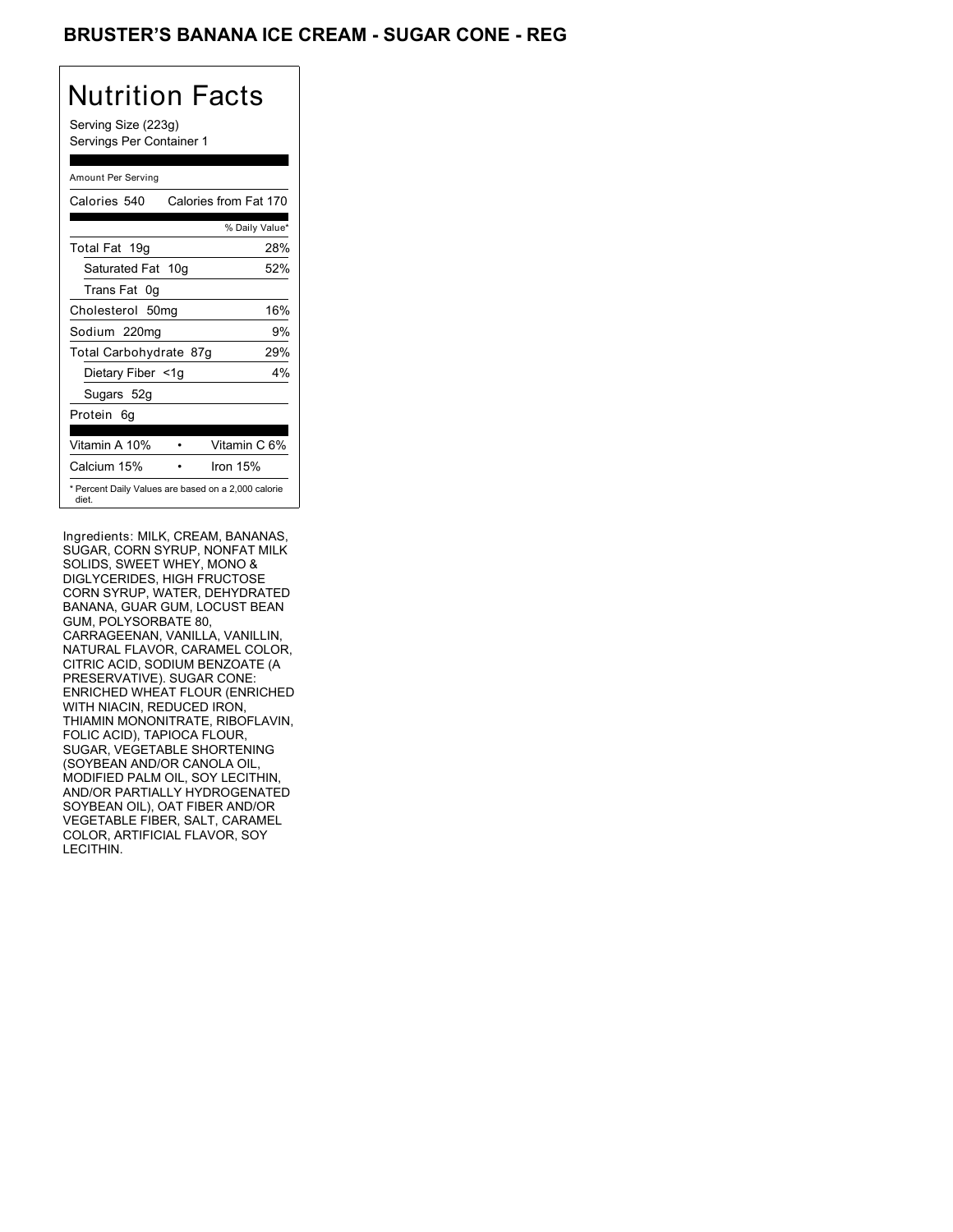### BRUSTER'S BANANA ICE CREAM - SUGAR CONE - LG

# Nutrition Facts

Serving Size (293g) Servings Per Container 1

#### Amount Per Serving

| Calories 700            | Calories from Fat 220                               |
|-------------------------|-----------------------------------------------------|
|                         | % Daily Value*                                      |
| Total Fat 25g           | 38%                                                 |
| Saturated Fat 14g       | 70%                                                 |
| Trans Fat 0q            |                                                     |
| Cholesterol 65mg        | 22%                                                 |
| Sodium 290mg            | 12%                                                 |
| Total Carbohydrate 112g | 37%                                                 |
| Dietary Fiber 1g        | 5%                                                  |
| Sugars 69g              |                                                     |
| Protein 8q              |                                                     |
|                         |                                                     |
| Vitamin A 15%           | Vitamin C 8%                                        |
| Calcium 20%             | Iron 15%                                            |
| diet.                   | * Percent Daily Values are based on a 2,000 calorie |

Ingredients: MILK, CREAM, BANANAS, SUGAR, CORN SYRUP, NONFAT MILK SOLIDS, SWEET WHEY, MONO & DIGLYCERIDES, HIGH FRUCTOSE CORN SYRUP, WATER, DEHYDRATED BANANA, GUAR GUM, LOCUST BEAN GUM, POLYSORBATE 80, CARRAGEENAN, VANILLA, VANILLIN, NATURAL FLAVOR, CARAMEL COLOR, CITRIC ACID, SODIUM BENZOATE (A PRESERVATIVE). SUGAR CONE: ENRICHED WHEAT FLOUR (ENRICHED WITH NIACIN, REDUCED IRON, THIAMIN MONONITRATE, RIBOFLAVIN, FOLIC ACID), TAPIOCA FLOUR, SUGAR, VEGETABLE SHORTENING (SOYBEAN AND/OR CANOLA OIL, MODIFIED PALM OIL, SOY LECITHIN, AND/OR PARTIALLY HYDROGENATED SOYBEAN OIL), OAT FIBER AND/OR VEGETABLE FIBER, SALT, CARAMEL COLOR, ARTIFICIAL FLAVOR, SOY LECITHIN.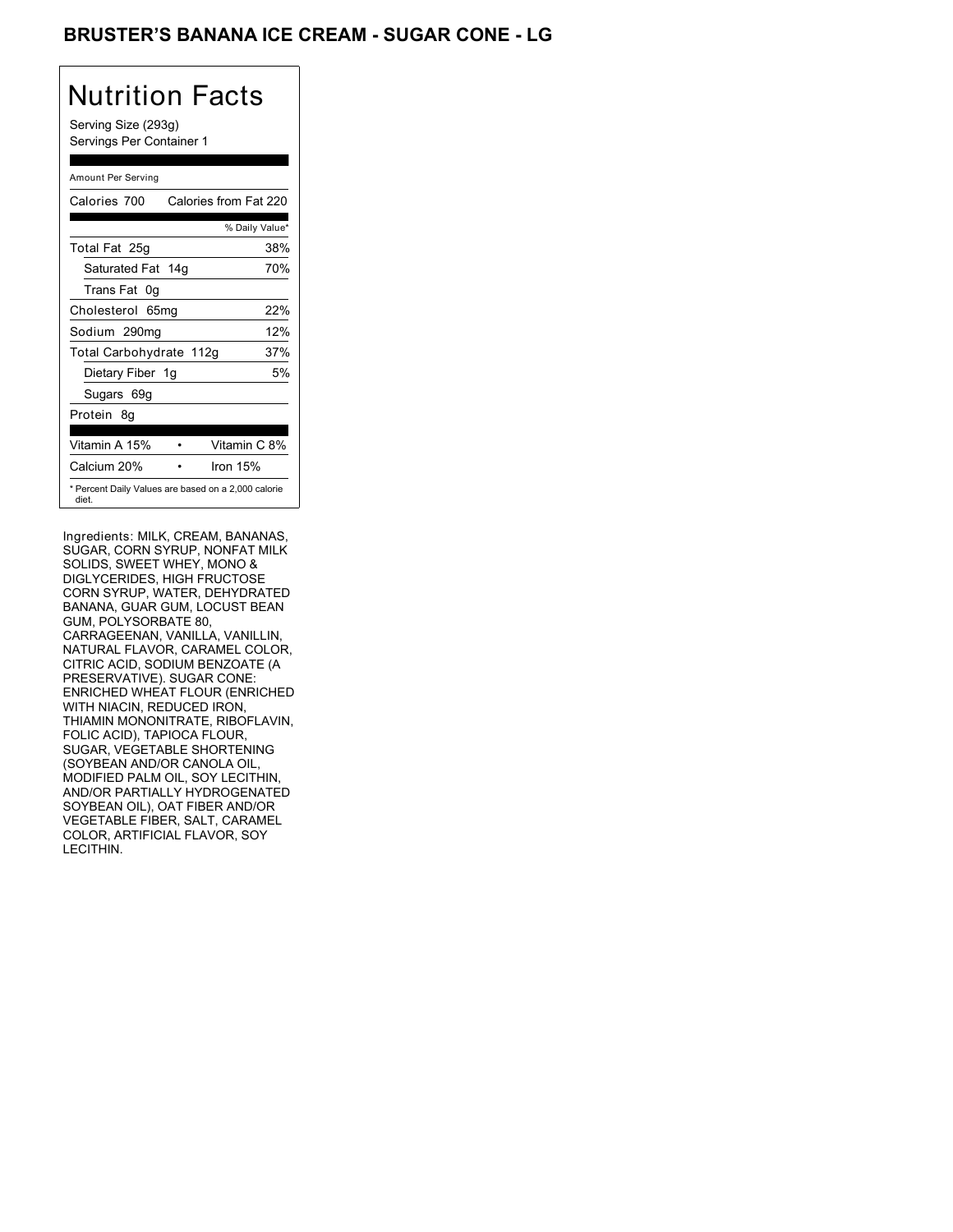### BRUSTER'S BANANA ICE CREAM - CAKE CONE - SM

# Nutrition Facts

Serving Size (146g) Servings Per Container 1

#### Amount Per Serving

| Calories 350           | Calories from Fat 110                               |
|------------------------|-----------------------------------------------------|
|                        | % Daily Value*                                      |
| Total Fat 12g          | 19%                                                 |
| Saturated Fat 7g       | 35%                                                 |
| Trans Fat 0q           |                                                     |
| Cholesterol 35mg       | 11%                                                 |
| Sodium 140mg           | 6%                                                  |
| Total Carbohydrate 55g | 18%                                                 |
| Dietary Fiber <1g      | 2%                                                  |
| Sugars 33g             |                                                     |
| Protein 4q             |                                                     |
| Vitamin A 8%           | Vitamin C 4%                                        |
| Calcium 10%            | Iron 10%                                            |
| diet.                  | * Percent Daily Values are based on a 2,000 calorie |

Ingredients: MILK, CREAM, BANANAS, SUGAR, CORN SYRUP, NONFAT MILK SOLIDS, SWEET WHEY, MONO & DIGLYCERIDES, HIGH FRUCTOSE CORN SYRUP, WATER, DEHYDRATED BANANA, GUAR GUM, LOCUST BEAN GUM, POLYSORBATE 80, CARRAGEENAN, VANILLA, VANILLIN, NATURAL FLAVOR, CARAMEL COLOR, CITRIC ACID, SODIUM BENZOATE (A PRESERVATIVE). CAKE CONE: ENRICHED WHEAT FLOUR (ENRICHED WITH NIACIN, REDUCED IRON, THIAMIN MONONITRATE, RIBOFLAVIN, FOLIC ACID), TAPIOCA FLOUR, SUGAR, VEGETABLE OIL SHORTENING (SOYBEAN AND/OR CANOLA OIL, MODIFIED PALM OIL, SOY LECITHIN, AND/OR PARTIALLY HYDROGENATED SOYBEAN OIL), LEAVENING (SODIUM BICARBONATE, AMMONIUM BICARBONATE), SALT, NATURAL FLAVOR, ANNATTO (VEGETABLE COLOR).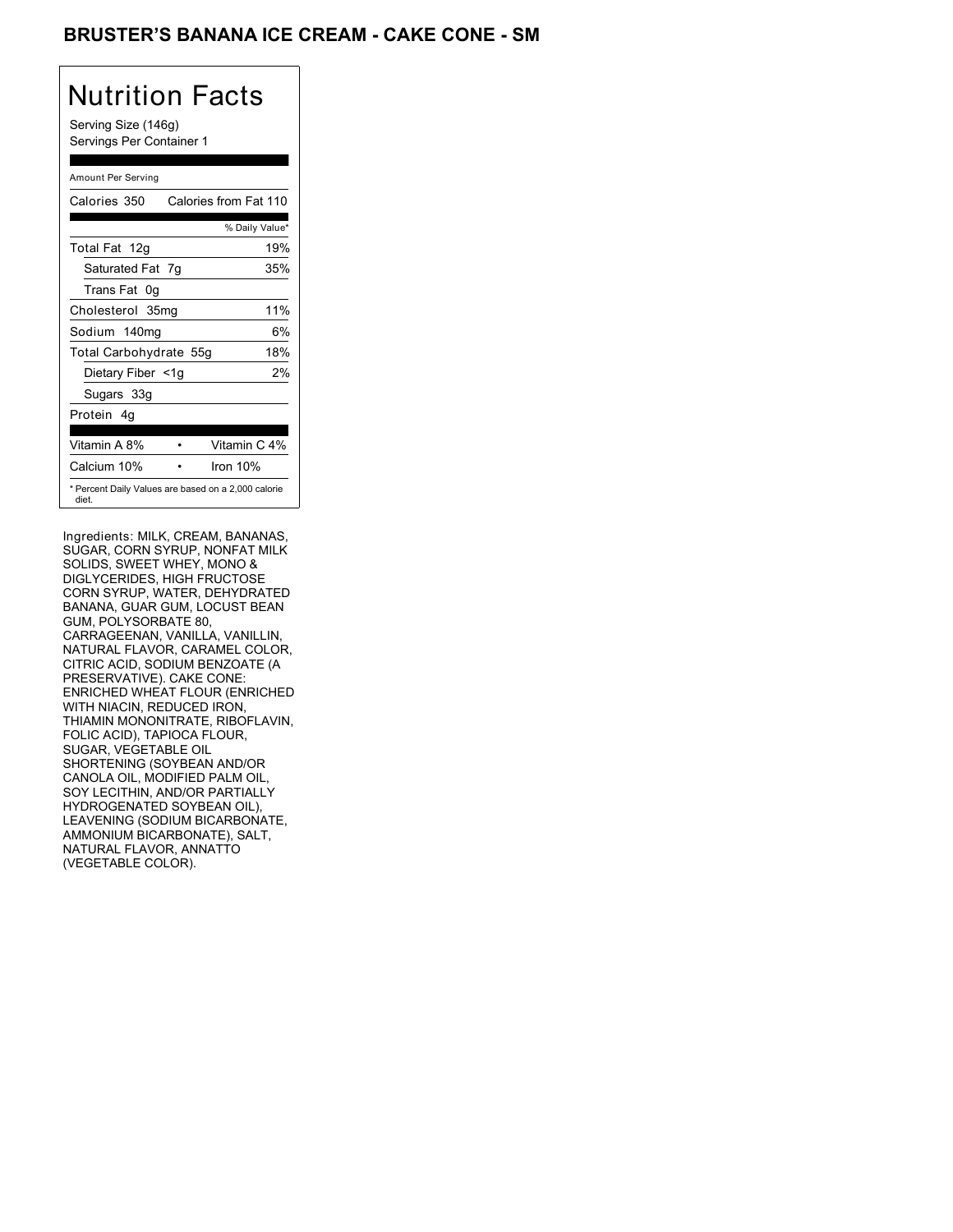### BRUSTER'S BANANA ICE CREAM - CAKE CONE - REG

# Nutrition Facts

Serving Size (216g) Servings Per Container 1

#### Amount Per Serving

| Calories 450           | Calories from Fat 190                               |
|------------------------|-----------------------------------------------------|
|                        | % Daily Value*                                      |
| Total Fat 21g          | 32%                                                 |
| Saturated Fat 12g      | 60%                                                 |
| Trans Fat 0q           |                                                     |
| Cholesterol 60mg       | 20%                                                 |
| Sodium 115mg           | 5%                                                  |
| Total Carbohydrate 60g | 20%                                                 |
| Dietary Fiber <1g      | 3%                                                  |
| Sugars 41g             |                                                     |
| Protein 6q             |                                                     |
| Vitamin A 15%          | Vitamin C 8%                                        |
| Calcium 20%            | Iron 15%                                            |
| diet.                  | * Percent Daily Values are based on a 2,000 calorie |

Ingredients: MILK, CREAM, BANANAS, SUGAR, CORN SYRUP, NONFAT MILK SOLIDS, SWEET WHEY, MONO & DIGLYCERIDES, HIGH FRUCTOSE CORN SYRUP, WATER, DEHYDRATED BANANA, GUAR GUM, LOCUST BEAN GUM, POLYSORBATE 80, CARRAGEENAN, VANILLA, VANILLIN, NATURAL FLAVOR, CARAMEL COLOR, CITRIC ACID, SODIUM BENZOATE (A PRESERVATIVE). CAKE CONE: ENRICHED WHEAT FLOUR (ENRICHED WITH NIACIN, REDUCED IRON, THIAMIN MONONITRATE, RIBOFLAVIN, FOLIC ACID), TAPIOCA FLOUR, SUGAR, VEGETABLE OIL SHORTENING (SOYBEAN AND/OR CANOLA OIL, MODIFIED PALM OIL, SOY LECITHIN, AND/OR PARTIALLY HYDROGENATED SOYBEAN OIL), LEAVENING (SODIUM BICARBONATE, AMMONIUM BICARBONATE), SALT, NATURAL FLAVOR, ANNATTO (VEGETABLE COLOR).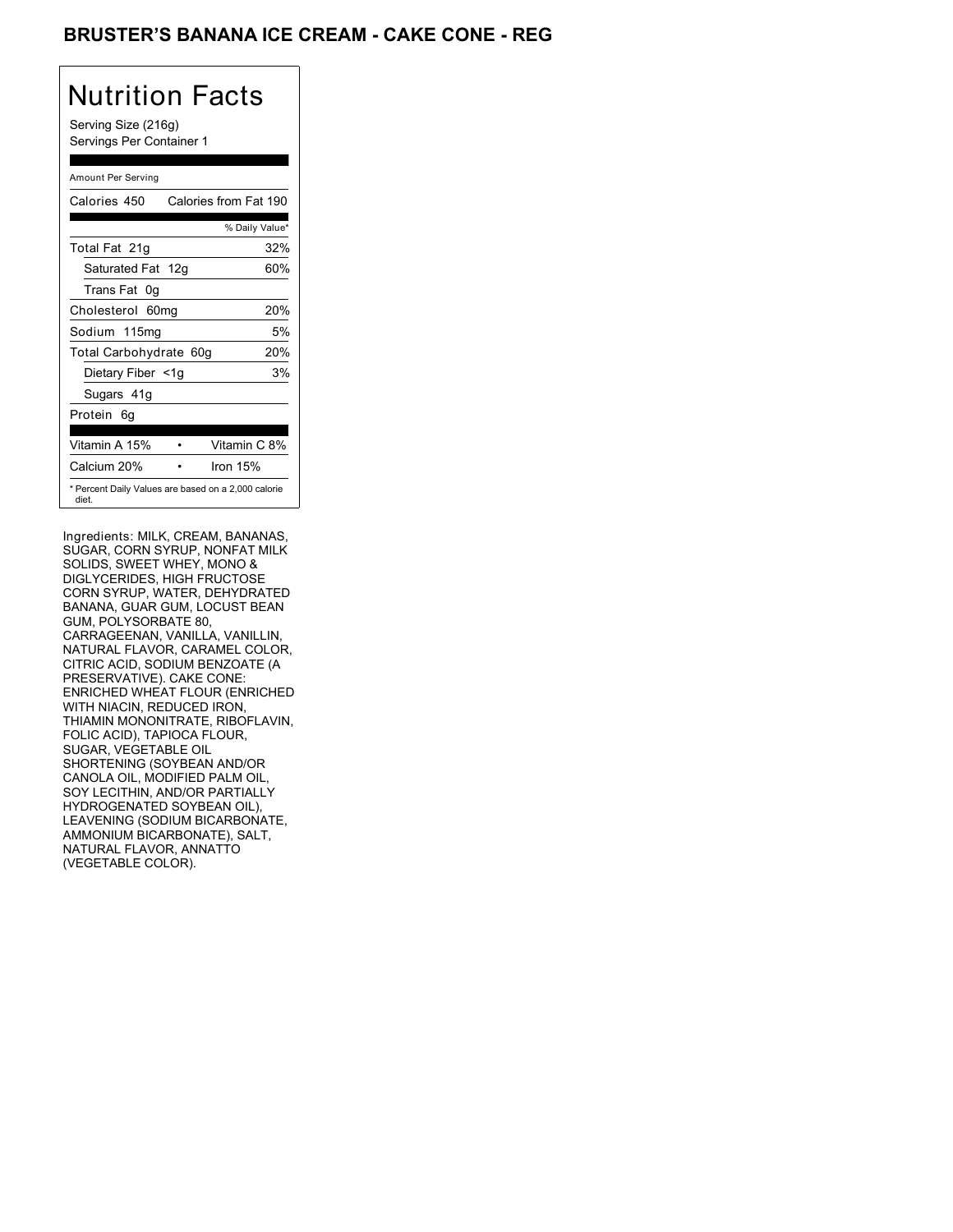### BRUSTER'S BANANA ICE CREAM - CAKE CONE - LG

# Nutrition Facts

Serving Size (286g) Servings Per Container 1

#### Amount Per Serving

| Calories 590                                                 | Calories from Fat 250 |     |
|--------------------------------------------------------------|-----------------------|-----|
|                                                              | % Daily Value*        |     |
| Total Fat 28g                                                |                       | 42% |
| Saturated Fat 16g                                            |                       | 80% |
| Trans Fat 0q                                                 |                       |     |
| Cholesterol 80mg                                             |                       | 27% |
| Sodium 150mg                                                 |                       | 6%  |
| Total Carbohydrate 78g                                       |                       | 26% |
| Dietary Fiber 1g                                             |                       | 4%  |
| Sugars 55g                                                   |                       |     |
| Protein 8q                                                   |                       |     |
| Vitamin A 20%                                                | Vitamin C 10%         |     |
| Calcium 25%                                                  | Iron 15%              |     |
| * Percent Daily Values are based on a 2,000 calorie<br>diet. |                       |     |

Ingredients: MILK, CREAM, BANANAS, SUGAR, CORN SYRUP, NONFAT MILK SOLIDS, SWEET WHEY, MONO & DIGLYCERIDES, HIGH FRUCTOSE CORN SYRUP, WATER, DEHYDRATED BANANA, GUAR GUM, LOCUST BEAN GUM, POLYSORBATE 80, CARRAGEENAN, VANILLA, VANILLIN, NATURAL FLAVOR, CARAMEL COLOR, CITRIC ACID, SODIUM BENZOATE (A PRESERVATIVE). CAKE CONE: ENRICHED WHEAT FLOUR (ENRICHED WITH NIACIN, REDUCED IRON, THIAMIN MONONITRATE, RIBOFLAVIN, FOLIC ACID), TAPIOCA FLOUR, SUGAR, VEGETABLE OIL SHORTENING (SOYBEAN AND/OR CANOLA OIL, MODIFIED PALM OIL, SOY LECITHIN, AND/OR PARTIALLY HYDROGENATED SOYBEAN OIL), LEAVENING (SODIUM BICARBONATE, AMMONIUM BICARBONATE), SALT, NATURAL FLAVOR, ANNATTO (VEGETABLE COLOR).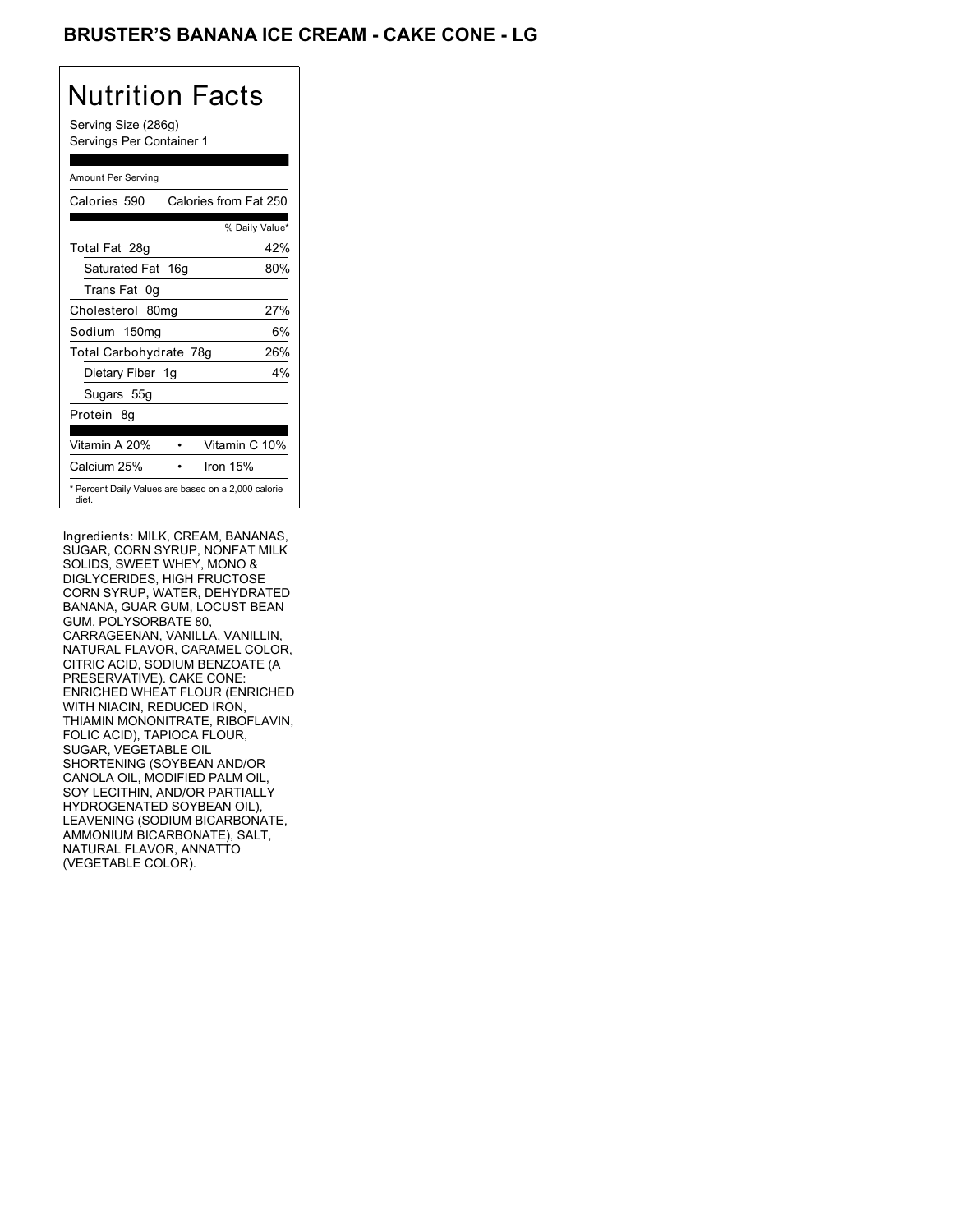### BRUSTER'S BANANA ICE CREAM - WAFFLE CONE - SM

## Nutrition Facts

Serving Size (170g) Servings Per Container 1

#### Amount Per Serving

| Calories 450                                                 | Calories from Fat 140 |                |
|--------------------------------------------------------------|-----------------------|----------------|
|                                                              |                       | % Daily Value* |
| Total Fat 15g                                                |                       | 24%            |
| Saturated Fat 8g                                             |                       | 39%            |
| Trans Fat 0q                                                 |                       |                |
| Cholesterol 40mg                                             |                       | 14%            |
| Sodium 135mg                                                 |                       | 6%             |
| Total Carbohydrate 73g                                       |                       | 24%            |
| Dietary Fiber <1g                                            |                       | 2%             |
| Sugars 43g                                                   |                       |                |
| Protein 5q                                                   |                       |                |
| Vitamin A 8%                                                 |                       | Vitamin C 4%   |
| Calcium 10%                                                  | Iron $10%$            |                |
| * Percent Daily Values are based on a 2,000 calorie<br>diet. |                       |                |

Ingredients: MILK, CREAM, BANANAS, SUGAR, CORN SYRUP, NONFAT MILK SOLIDS, SWEET WHEY, MONO & DIGLYCERIDES, HIGH FRUCTOSE CORN SYRUP, WATER, DEHYDRATED BANANA, GUAR GUM, LOCUST BEAN GUM, POLYSORBATE 80, CARRAGEENAN, VANILLA, VANILLIN, NATURAL FLAVOR, CARAMEL COLOR, CITRIC ACID, SODIUM BENZOATE (A PRESERVATIVE). WAFFLE CONE: ENRICHED BLEACHED WHEAT FLOUR (ENRICHED WITH NIACIN, REDUCED IRON, THIAMIN MONONITRATE, RIBOFLAVIN, FOLIC ACID), SUGAR, VEGETABLE SHORTENING (PARTIALLY HYDROGENATED SOYBEAN AND COTTONSEED OILS), WHOLE EGG, ARTIFICIAL FLAVOR (INCLUDING MALTODEXTRIN, MODIFIED CORNSTARCH, BUTTER, BUTTERMILK), DEXTROSE, SOY LECITHIN, ARTIFICIAL VANILLA FLAVOR.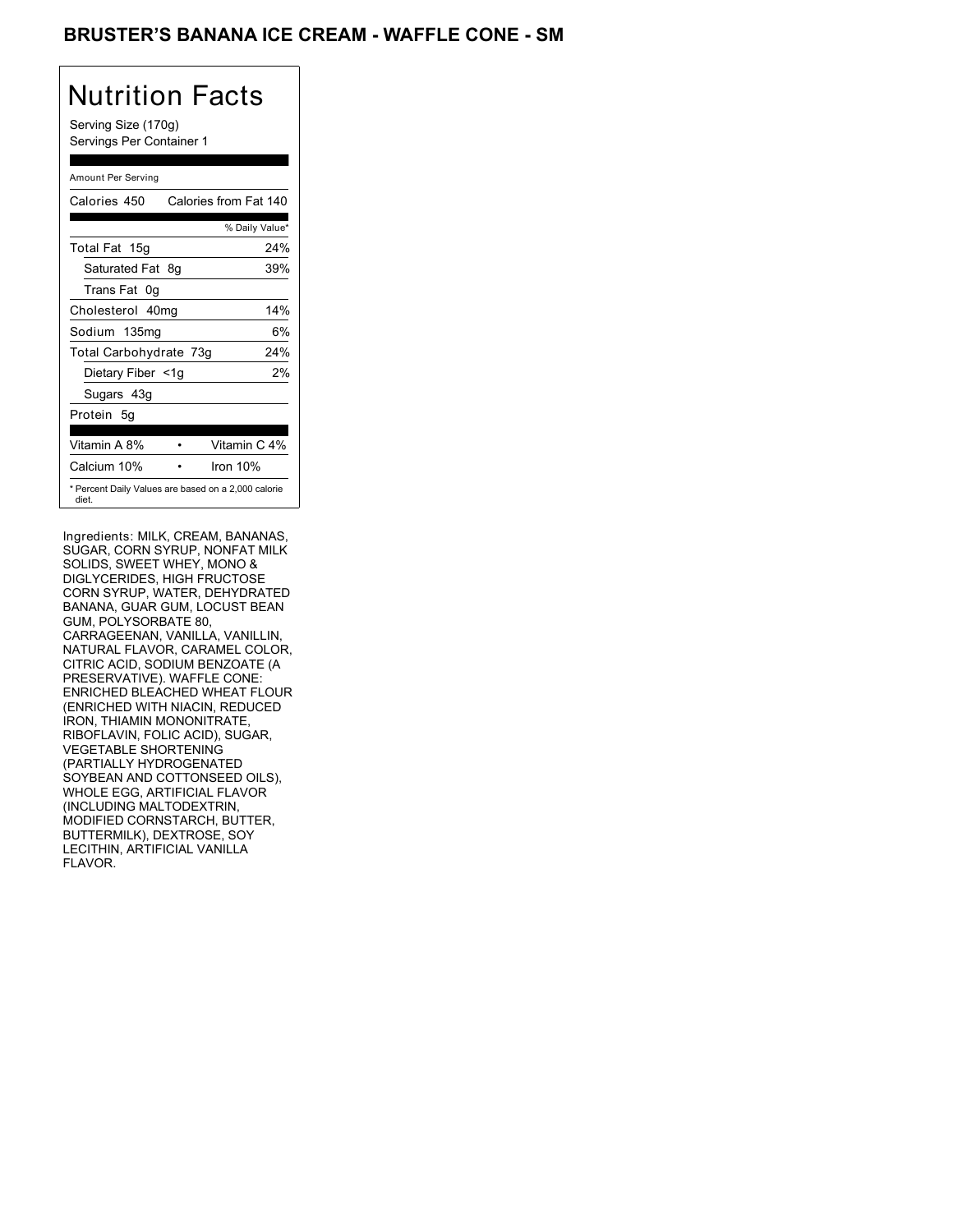### BRUSTER'S BANANA ICE CREAM - WAFFLE CONE - REG

## Nutrition Facts

Serving Size (240g) Servings Per Container 1

#### Amount Per Serving

| Calories 610           | Calories from Fat 190                               |
|------------------------|-----------------------------------------------------|
|                        | % Daily Value*                                      |
| Total Fat 21g          | 33%                                                 |
| Saturated Fat 11g      | 56%                                                 |
| Trans Fat 0q           |                                                     |
| Cholesterol 55mg       | 19%                                                 |
| Sodium 200mg           | 8%                                                  |
| Total Carbohydrate 98g | 33%                                                 |
| Dietary Fiber <1g      | 4%                                                  |
| Sugars 60g             |                                                     |
| Protein 7q             |                                                     |
| Vitamin A 10%          | Vitamin C 6%                                        |
| Calcium 15%            | Iron 15%                                            |
| diet.                  | * Percent Daily Values are based on a 2,000 calorie |

Ingredients: MILK, CREAM, BANANAS, SUGAR, CORN SYRUP, NONFAT MILK SOLIDS, SWEET WHEY, MONO & DIGLYCERIDES, HIGH FRUCTOSE CORN SYRUP, WATER, DEHYDRATED BANANA, GUAR GUM, LOCUST BEAN GUM, POLYSORBATE 80, CARRAGEENAN, VANILLA, VANILLIN, NATURAL FLAVOR, CARAMEL COLOR, CITRIC ACID, SODIUM BENZOATE (A PRESERVATIVE). WAFFLE CONE: ENRICHED BLEACHED WHEAT FLOUR (ENRICHED WITH NIACIN, REDUCED IRON, THIAMIN MONONITRATE, RIBOFLAVIN, FOLIC ACID), SUGAR, VEGETABLE SHORTENING (PARTIALLY HYDROGENATED SOYBEAN AND COTTONSEED OILS), WHOLE EGG, ARTIFICIAL FLAVOR (INCLUDING MALTODEXTRIN, MODIFIED CORNSTARCH, BUTTER, BUTTERMILK), DEXTROSE, SOY LECITHIN, ARTIFICIAL VANILLA FLAVOR.